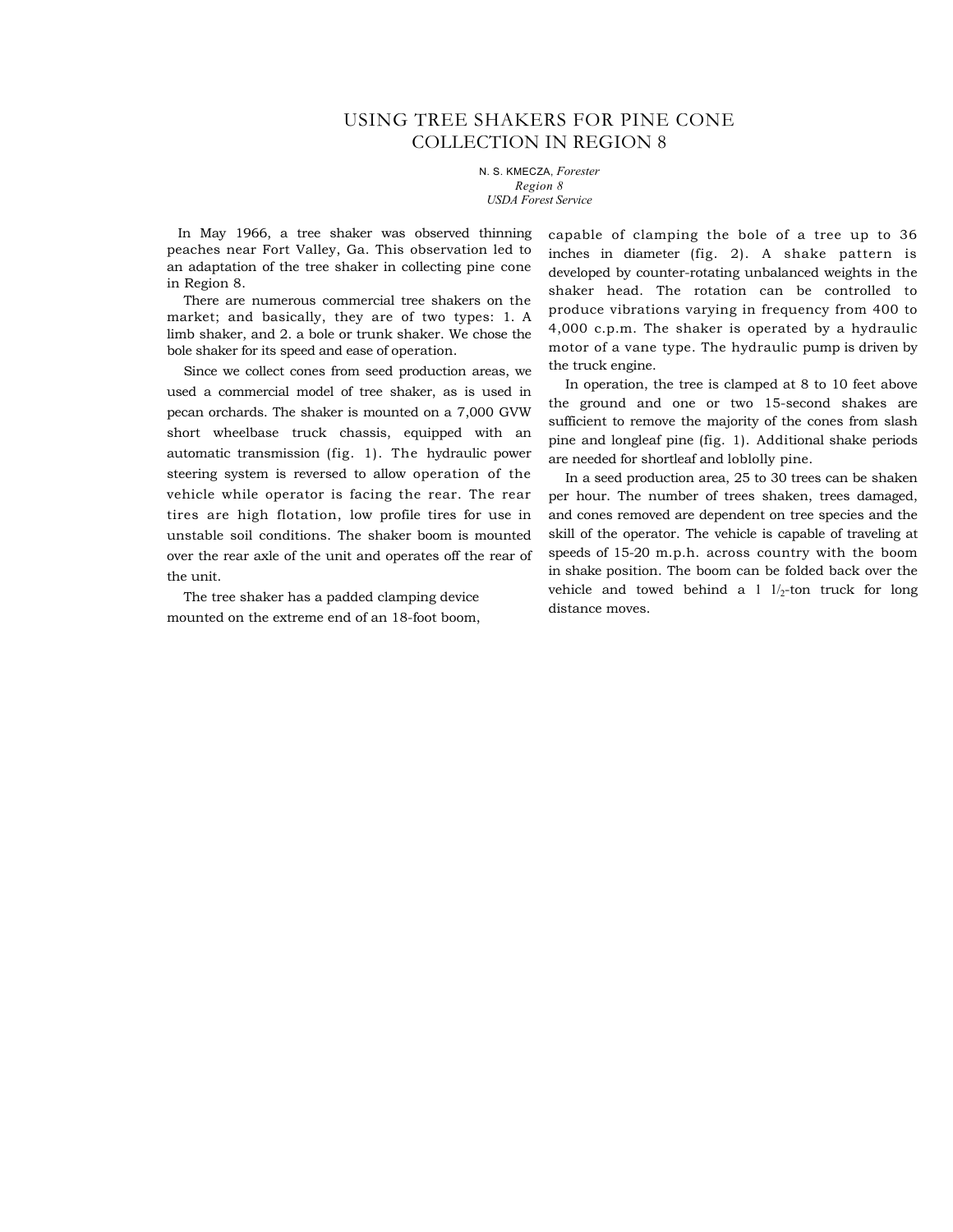

Figure 1.-Side view showing tree shaker position for shaking the tree.



Figure 2.-View showing the padded clamping device in the open position.

We used the tree shaker on longleaf, slash, loblolly, and shortleaf pines. The percent of cone yields, bark damage to bole, and top breakage varied for each species. On slash pine, a 15-second shake would release 80 percent of the cones without damage to the trunk, top breakage, or excessive removal of small green minor branches. Longleaf pine cones were moderately difficult to shake off, and we estimated 50 to 60 percent of the cones were removed without tree damage. Loblolly and shortleaf pine cones were more difficult to remove. Even after prolonged shaking, only 25 to 30 percent of the cones were removed. This prolonged shaking causes bark rupture and 2 to 3 feet of top breakage.

The cone removal percentages by species were similar in 1967 and 1968 collections to that in 1966. The poor yields from loblolly and shortleaf pines are disappointing. Further machine modifications are needed to accomplish our goal of harvesting at least 70 percent of the crop without damage to the tree. This is approximately the percent of cone removal a man achieves when climbing. The Orchard

Machinery Company has modified its shaker and tested it on loblolly and shortleaf pine in the fall of 1969. Another important study currently in progress is the development of a cone loosening